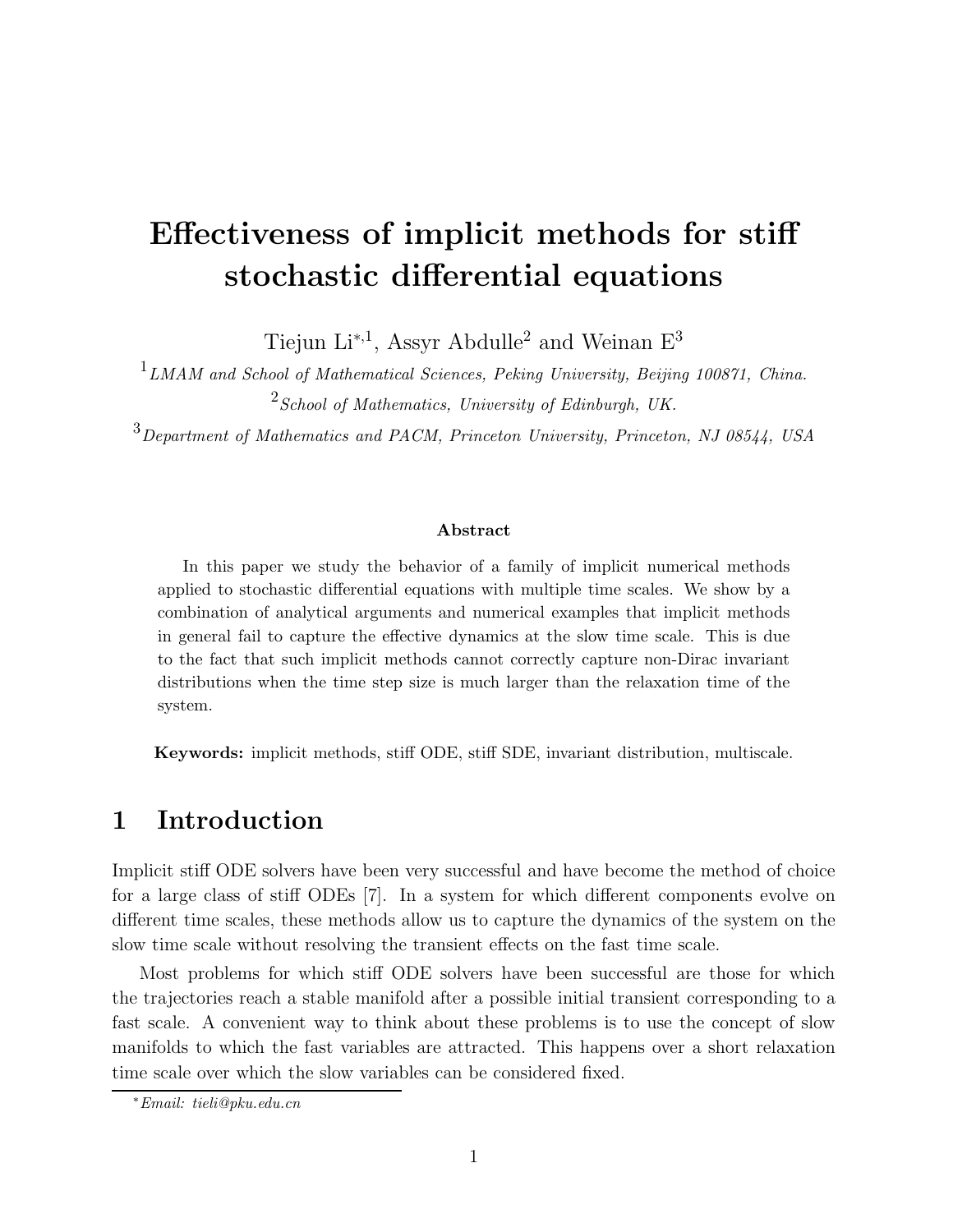In this paper we examine the situation when such stiff ODE solvers are applied to stochastic dynamical systems with multiple time scales. We will demonstrate that for such systems, stiff ODE solvers may not be effective and produce wrong solutions when the fast scale dynamics are not resolved.



Figure 1: Illustration of the difference between implicit stiff ODE solvers applied to stiff ODEs (left) and SDEs (right).

The main point of this paper is shown in Figure 1. Denote by  $x^{\varepsilon,\delta t}$  the numerical solution using an stiff ODE solver with time stepsize  $\delta t$ .  $\varepsilon$  is a parameter that measures the ratio of the fast and slow time scales in the system. In the case of stiff ODEs of dissipative type, we expect the following to hold:

$$
\lim_{\varepsilon \to 0} \lim_{\delta t \to 0} x^{\varepsilon, \delta t} = \lim_{\delta t \to 0} \lim_{\varepsilon \to 0} x^{\varepsilon, \delta t} \tag{1.1}
$$

The right hand side is much less costly to compute and this is at the heart of the effectiveness of these stiff ODE solvers. However, we will demonstrate that for stiff stochastic differential equations (SDEs) in general

$$
\lim_{\varepsilon \to 0} \lim_{\delta t \to 0} x^{\varepsilon, \delta t} \neq \lim_{\delta t \to 0} \lim_{\varepsilon \to 0} x^{\varepsilon, \delta t} \tag{1.2}
$$

More precisely, we will see that if we fix the ratio  $\delta t/\varepsilon = c$  and we let  $\varepsilon$  go to zero, we have

$$
\lim_{\delta t/\varepsilon = c, \ \varepsilon \to 0} x^{\varepsilon, \delta t} = \bar{x}^c,\tag{1.3}
$$

and  $\bar{x}^c$  in general varies with c.

## 2 An illustrative example

Consider the following example of a multiscale ODE:

$$
\dot{x} = -y^2 + 5\sin(2\pi t), \tag{2.1}
$$

$$
\dot{y} = \frac{1}{\varepsilon}(x - y),\tag{2.2}
$$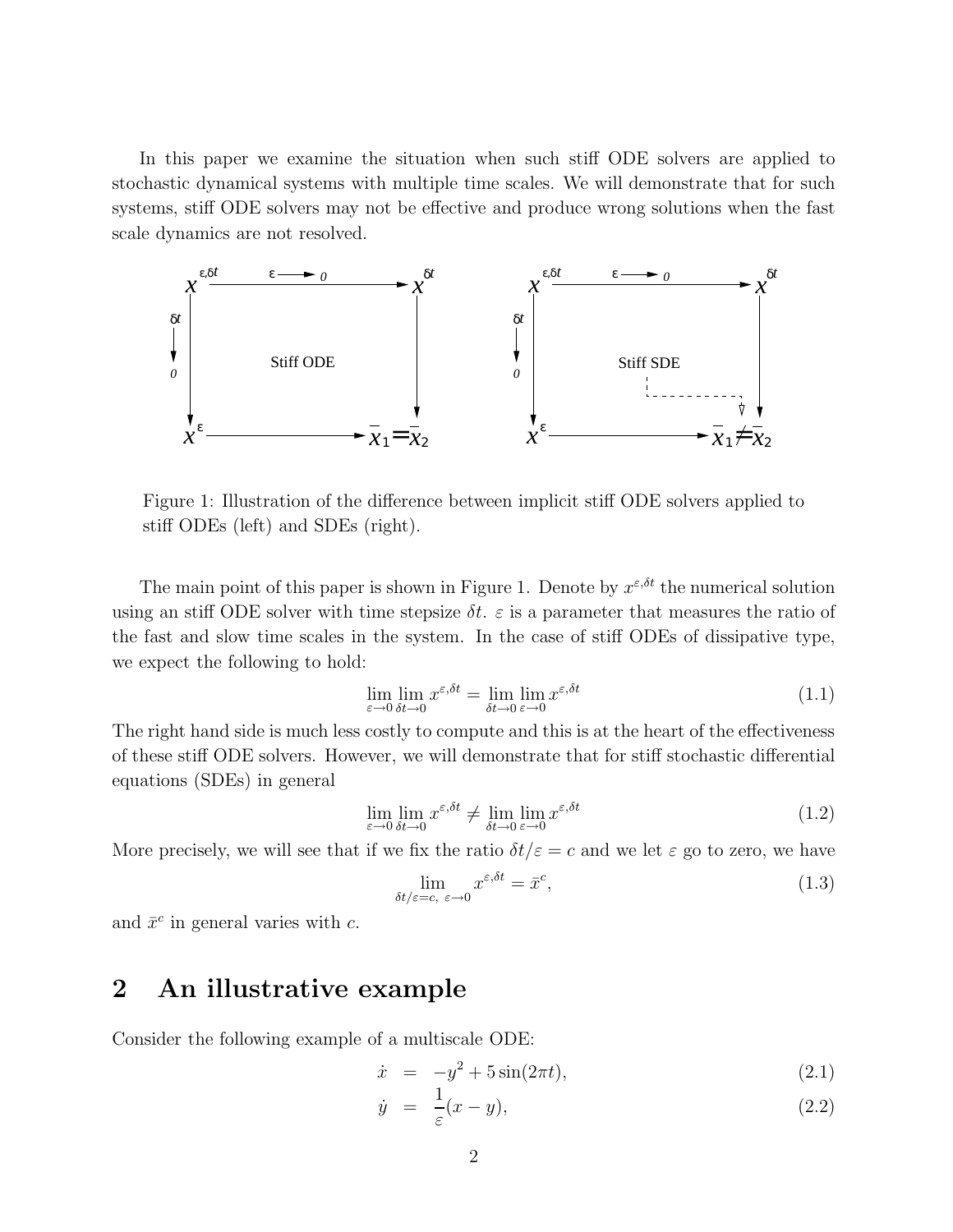where  $\varepsilon \ll 1$ . In this system x is the slow variable, y is the fast variable and we are only interested in the detailed dynamics of x but not of y. Using asymptotic analysis, we see that when  $\varepsilon$  is small, y lies near the slow manifold of the system:

$$
\mathcal{M} = \left\{ (x, y) \in \mathbb{R}^2, \text{ such that } y = x \right\},\tag{2.3}
$$

In fact, if y is placed away from this slow manifold, in  $O(\varepsilon)$  time, the dynamics of  $(2.1)-(2.2)$ will bring y to the neighborhood of the slow manifold without causing much change to x. In other words, the quasi-equilibrium distribution obtained by holding x fixed is simply a Dirac distribution  $\delta(y - y(x))$  where  $y(x)$  is chosen such that  $(x, y(x)) \in M$ . The effective dynamics of  $x$  is described by

$$
\dot{\bar{x}} = -\bar{x}^2 + 5\sin(2\pi t). \tag{2.4}
$$

as  $\varepsilon$  goes to zero.

Now we apply the implicit Euler scheme to this system. The setup is as follows. We take  $\varepsilon = 10^{-4}$  and  $10^{-6}$  and initial value  $(x(0), y(0)) = (2, 1)$ . We take the stepsize to be  $\delta t = 10^{-3}, 10^{-5}$  and  $\delta t = 10^{-7}$ , corresponding respectively to the under-resolved and resolved case for the fast variable y. The numerical results are shown in Figure 2. We see that whether the fast dynamics is resolved or not, the correct effective behavior for the slow variable x is produced. The right panel of Figure 2 shows a brief transient period for  $(x, y)$ and afterwards the solution stays near the slow manifold  $y = x$ . This behavior is well known and the development of efficient solvers for such problems has been thoroughly investigated [7].

It is natural to ask whether stiff ODE solvers such as implicit Euler or the trapezoidal rule are also effective for stochastic dynamical systems that have both slow and fast time scales. We will see that the answer to this question is negative in general for implicit solvers, because the quasi-equilibrium distributions for the fast variables (with the slow variables held fixed) are not Dirac distributions. The existence of slow manifolds in the form of  $(2.3)$ is crucial for the effectiveness of the implicit methods.

To see this, let us first consider modification of the previous system by adding a noise term:

$$
\dot{x} = -y^2 + 5\sin(2\pi t),
$$
\n(2.5)

$$
\dot{y} = \frac{1}{\varepsilon}(x - y) + \sqrt{\frac{2}{\varepsilon}}\,\dot{w},\tag{2.6}
$$

where  $\dot{w}$  is the temporal Gaussian white noise which satisfies  $\langle \dot{w}(t) \rangle = 0$ ,  $\langle \dot{w}(t) \dot{w}(s) \rangle =$  $\delta(t - s)$ . Here  $\langle \cdot \rangle$  means the mathematical expectation for random variables.

The noise is scaled in such a way that in the limit as  $\varepsilon \to 0$ , it has a finite contribution to the effective dynamics [11, 12]. The effective dynamic equations for the slow variable x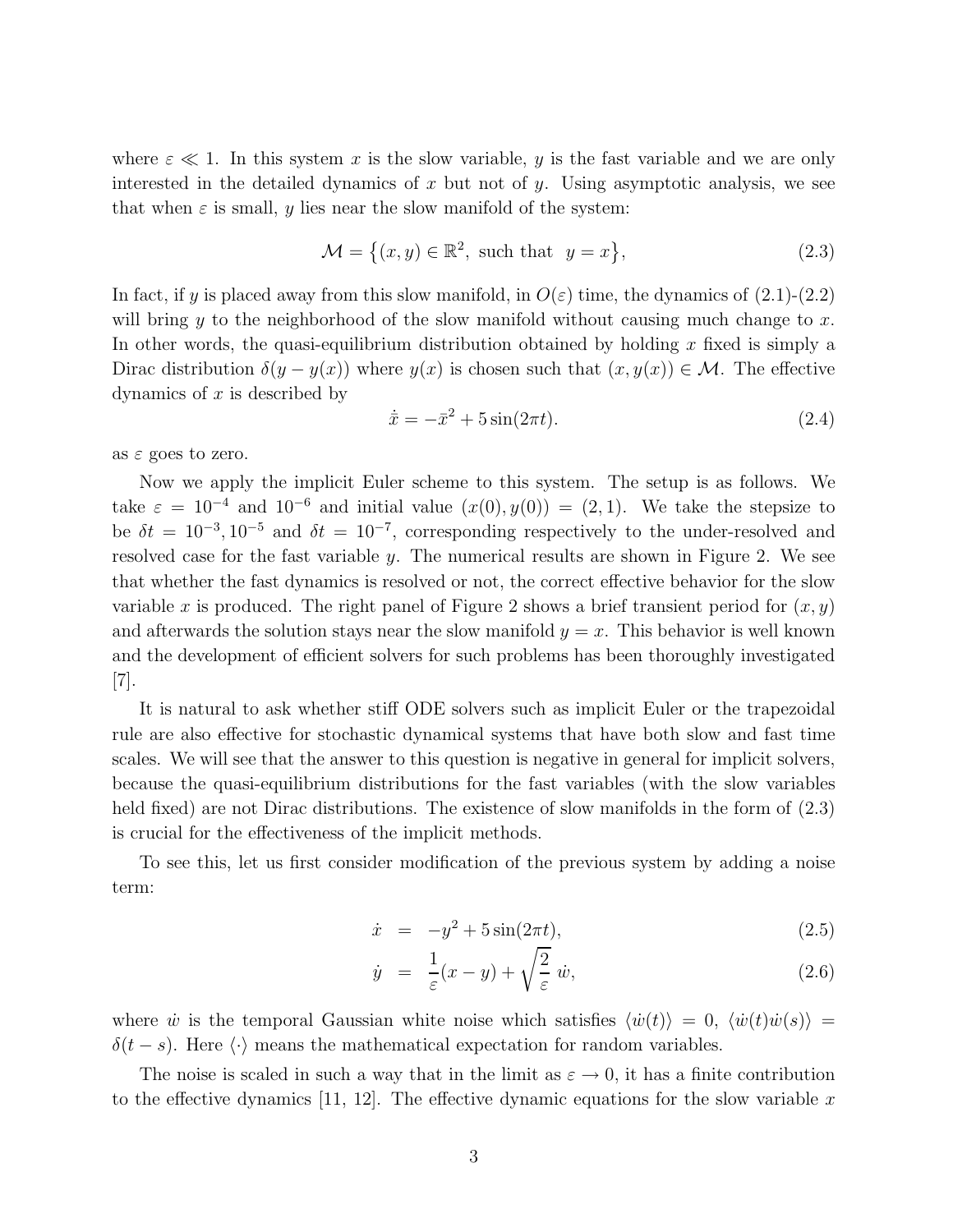

Figure 2: Implicit Euler scheme applied to equations (2.1)-(2.2). The small parameter  $\varepsilon$  is chosen as  $10^{-4}$  and  $10^{-6}$ , respectively. The stepsizes are  $\delta t = 10^{-3}$ ,  $10^{-5}$  and  $10^{-7}$ . The left figure shows the time history of x. The right figure shows the orbit of the numerical solution  $(x_n, y_n)$  in the x-y plane. The results shows good accuracy for  $x$  no matter whether  $y$  is resolved or not.

in the limit as  $\varepsilon \to 0$  can be easily obtained using classical averaging methods and is given by

$$
\dot{\bar{x}} = -\int_{\mathbb{R}} y^2 d\mu_{\bar{x}}(y) + 5\sin(2\pi t). \tag{2.7}
$$

The equilibrium distribution  $\mu_{\bar{x}}(y)$  is the distribution of the y variable obtained by fixing the slow variable x in (2.6) a as  $\varepsilon \to 0$  and is given by

$$
d\mu_{\bar{x}}(y) = \frac{1}{Z} \exp(-V(y; \bar{x})) dy,
$$
\n(2.8)

where  $V(y; \bar{x}) = \frac{1}{2}(y - \bar{x})^2$  and Z is a normalization constant. This distribution for y is a Gaussian  $N(\bar{x}, 1)$ . This gives the following effective equation for the slow variable

$$
\dot{\bar{x}} = -\bar{x}^2 - 1 + 5\sin(2\pi t). \tag{2.9}
$$

Next we apply the implicit Euler scheme to this problem. We use the same set of numerical parameters as before except for the time stepsize. Numerical results for this example are shown in Figure 3. We find that when  $\delta t = 10^{-7}$  which is much smaller than ε, the correct effective behavior is captured. But when δt is larger than ε, the numerical solution deviates from the exact solution by a finite amount. In fact, in this case, the numerical solution gives almost the same result as the case without noise, which is incorrect. To further confirm this result, we consider the case when the ratio between  $\delta t$  and  $\varepsilon$  is fixed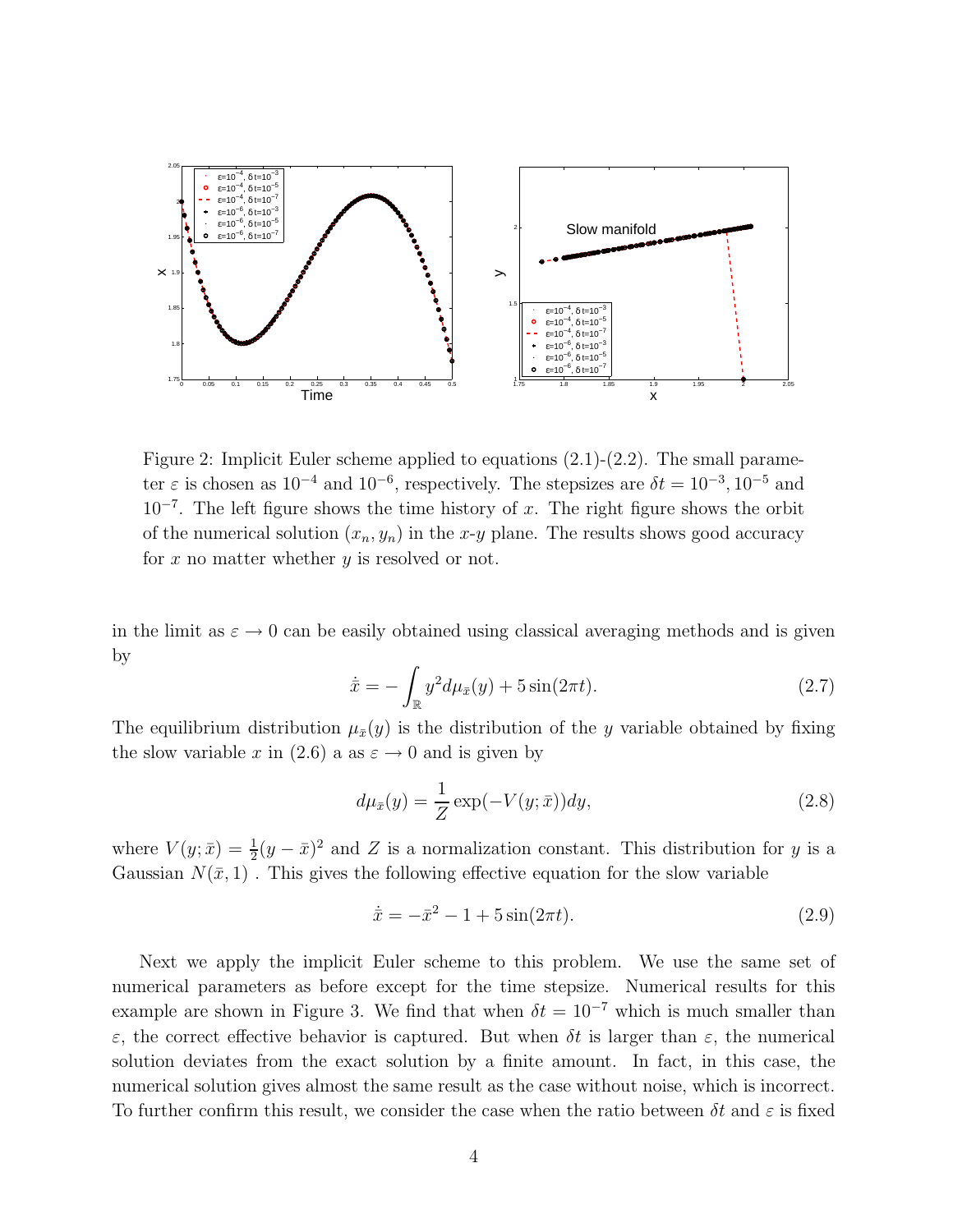

Figure 3: Implicit Euler scheme applied to equations (2.5)-(2.6). Here  $\varepsilon$  is chosen as  $10^{-4}$  and  $10^{-6}$ . The time stepsizes are chosen as  $\delta t = 10^{-3}, 10^{-5}$  and  $10^{-7}$ . The solid line in the left figure corresponds to the solution of (2.9). The left figure shows the time history of x. The right figure shows the orbit of  $(x_n, y_n)$  in the x-y plane. There is a clear gap between the under-resolved result and the resolved result. In the under-resolved case, the effect of the noise is not captured.

as 10 and 10<sup>3</sup>, and take  $\varepsilon = 10^{-6}$ ,  $10^{-7}$  and  $10^{-8}$ . The results are shown in Figure 4. It is observed that there is a nontrivial limit as  $\varepsilon \to 0$  with fixed  $\delta t/\varepsilon$  and the limit is not the same as the correct effective dynamics for x.

### 3 Computing the equilibrium distributions

The origin of the behavior observed in the last section lies in the fact that the quasiequilibrium distributions for the fast variables are not computed correctly. The quasiequilibrium distributions are the invariant distributions of the fast variables when the slow variables are held fixed. They play the role of slow manifolds for SDEs. For this reason, we will conduct a careful study for the computation of the invariant distributions (for the fast variables).

#### 3.1 Linear case

First consider a linear stochastic ODEs obtained by rescaling the harmonic oscillator in a random field:

$$
\dot{y} = -\frac{1}{\varepsilon}y + \sqrt{\frac{2}{\varepsilon}}\dot{w}, \quad y(0) = y_0, \quad 0 < \varepsilon \ll 1. \tag{3.1}
$$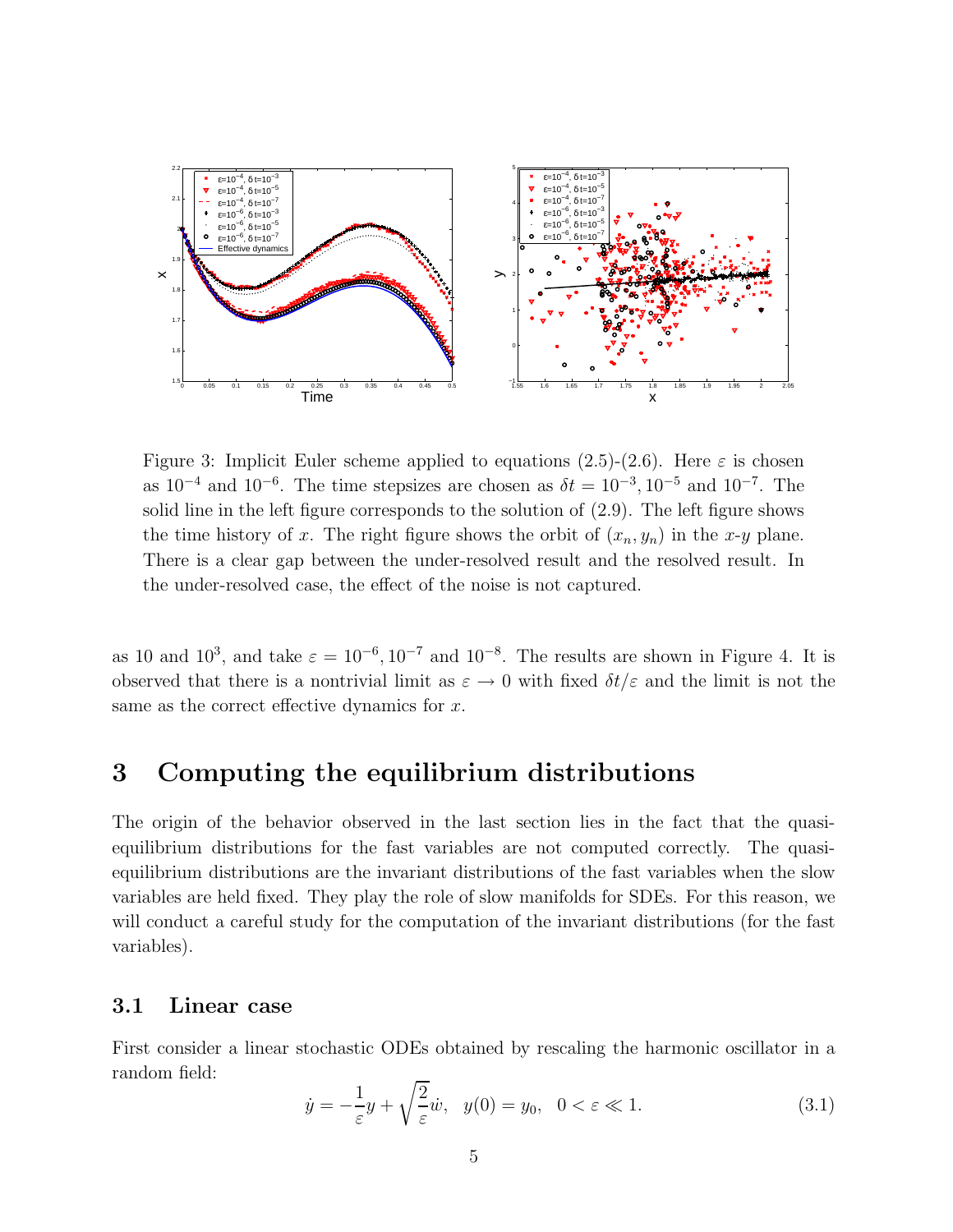

Figure 4: Implicit Euler scheme applied to equations (2.5)-(2.6) with fixed  $\delta t/\varepsilon = 10$ (dashdots) and  $10^3$  (circles) when  $\varepsilon = 10^{-6}, 10^{-7}$  and  $10^{-8}$ . Two nontrivial limits are obtained numerically. The solid line is the correct effective dynamics.

y is an Ornstein-Uhlenbeck process with exact solution

$$
y(t) = \exp\left(-\frac{t}{\varepsilon}\right)y_0 + \int_0^t \sqrt{\frac{2}{\varepsilon}} \exp\left(-\frac{t-s}{\varepsilon}\right) dw_s. \tag{3.2}
$$

From the explicit solution (3.2), one sees that the y is a Gaussian stochastic process (if  $y_0$  is normally distributed or constant) and converges to the Gaussian invariant measure  $N(0, 1)$ as  $t \to \infty$ .

Consider now the stochastic  $\theta$ -method

$$
y_{n+1} = y_n + (1 - \theta)\delta t f(y_n) + \theta \delta t f(y_{n+1}) + (\delta t)^{\frac{1}{2}} g(y_n) \delta w_n,
$$
\n(3.3)

where  $\delta w_n$  are independently and identically distributed (i.i.d.) Gaussian random variable  $N(0, 1)$  and where  $f(y(t)) = -\frac{1}{\varepsilon}$  $\frac{1}{\varepsilon}y$  and  $g(y(t)) = \sqrt{\frac{2}{\varepsilon}}$  for the SDE (3.2). The process (3.3) defines a family of numerical methods and for  $\theta = 0$  we obtain the well-known Euler Maruyama method, for  $\theta = 1/2$  the trapezoidal rule and for  $\theta = 1$  the Euler implicit method. For the problem (3.2), the method (3.3) can be rewritten as

$$
y_{n+1} = \frac{1}{1 + (\delta t/\varepsilon)\theta} \left( (1 - (\delta t/\varepsilon))(1 - \theta)y_n + \sqrt{2(\delta t/\varepsilon)}\delta w_n \right) = r_\theta(\delta t/\varepsilon)y_n + s_\theta(\delta t/\varepsilon)\delta w_n. \tag{3.4}
$$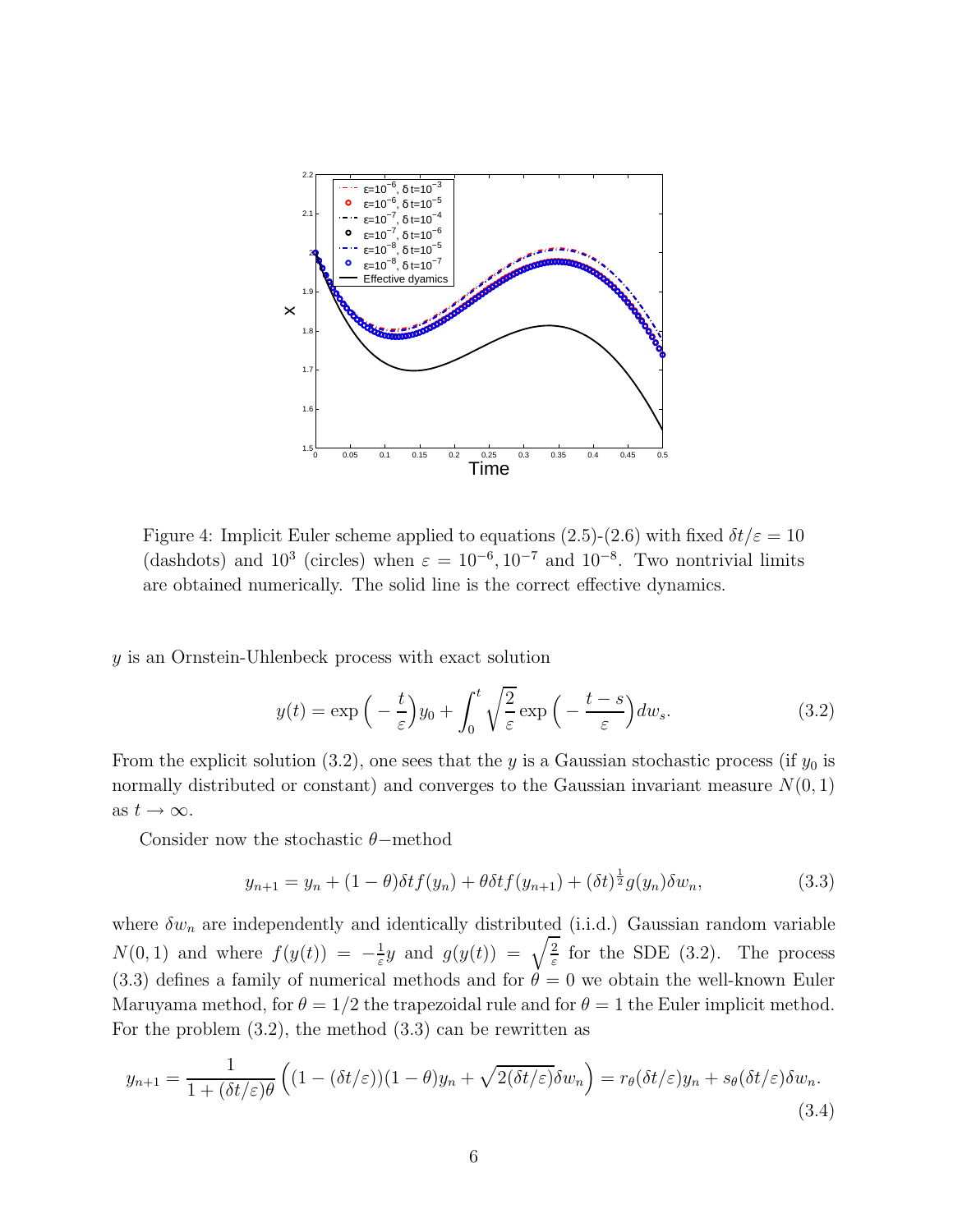The invariant distribution of the discrete system is also Gaussian. Computing the mean

$$
\mathbb{E}(y_{n+1}) = r_{\theta}(\delta t/\varepsilon)\mathbb{E}(y_n),\tag{3.5}
$$

on easily find that for  $y_0 \neq 0$ ,  $\lim_{n\to\infty} \mathbb{E}(y_n) = 0$  if an only if  $|r_\theta(\delta t/\varepsilon)| \leq 1$ , which holds for any time step  $\delta t$  if an only if  $1/2 \leq \theta \leq 1$ . This is well known from the theory for deterministic ODEs and is related to the so-called A-stability of the  $\theta$ -method for  $1/2 \leq \theta \leq 1$  ([7], [9]). For the second moment, assuming  $1/2 \leq \theta \leq 1$  on find for any time step  $\delta t$  that

$$
\lim_{n \to \infty} \mathbb{E}(|y_n|^2) = \mathbb{E}(|y_\infty|^2) = \frac{1}{1 - (1 - 2\theta)\frac{\delta t}{2\varepsilon}}.
$$
\n(3.6)

Thus

$$
\lim_{\delta t \to 0} \lim_{\varepsilon \to 0} \mathbb{E}(|y_{\infty}|^2) = \lim_{\varepsilon \to 0} \lim_{\delta t \to 0} \mathbb{E}(|y_{\infty}|^2)
$$
\n(3.7)

if and only if  $\theta = 1/2$ . We see that that for the Euler implicit method  $(\theta = 1)$  when  $\delta t/\varepsilon$ is large, the computed variance is much smaller than the correct value. And as  $\delta t/\varepsilon \to \infty$ , the variance tends to zero! Similar behavior can be observed for  $1/2 < \theta \leq 1$ . This is a consequence of the fact that for a fixed ration  $\delta t/\varepsilon = c$ ,  $\lim_{c\to\infty} |r_\theta(\delta t/\varepsilon)| = 0$ . This property, known as L−stability in the theory for deterministic ODEs is suitable for stiff ODEs, since it damps the oscillaions of the iteration (3.4). This damping in the stochastic case prevents the correct computation of the numerical variance. This is the case observed in Figure 3, i.e. the effect of the fluctuations is not captured.

These results can be used to explain the phenomena observed in the previous section. Given  $\delta t/\varepsilon = c$  and  $x = \bar{x}^c$ , denote by  $\mu_{\bar{x}^c}(y)$  the computed numerical invariant distribution for the fast variable y as  $\varepsilon \to 0$ , then for small values of  $\delta t$ , the effective dynamics for the numerical solution of the slow variable, denoted by  $\bar{x}^c$ , is given approximately by

$$
\dot{\bar{x}}^c = -\int_R y^2 d\mu_{\bar{x}^c}^c(y) + 5\sin(2\pi t). \tag{3.8}
$$

Since  $\mu^c$  is in general different from the correct quasi-equilibrium distribution  $\mu$  and in particular the variances of  $y$  are not the same for these distributions, we expect to get incorrect numerical results for the slow dynamics.

However, if one uses the trapezoidal rule  $\theta = 1/2$  we see from (3.6) that its invariant distribution is also Gaussian with mean 0 and variance 1, which is the desired result. These phenomena are the same as the ones observed in [1] for tau-leaping methods for jump processes. From this we expect that when the trapezoidal rule is applied to the example discussed earlier, accurate numerical solution will be obtained even if the fast dynamics is not well-resolved. Figure 5 confirms this. However, this property of the trapezoidal rule is not generic — it is the consequence of the linearity of the system as illustrated in the next section.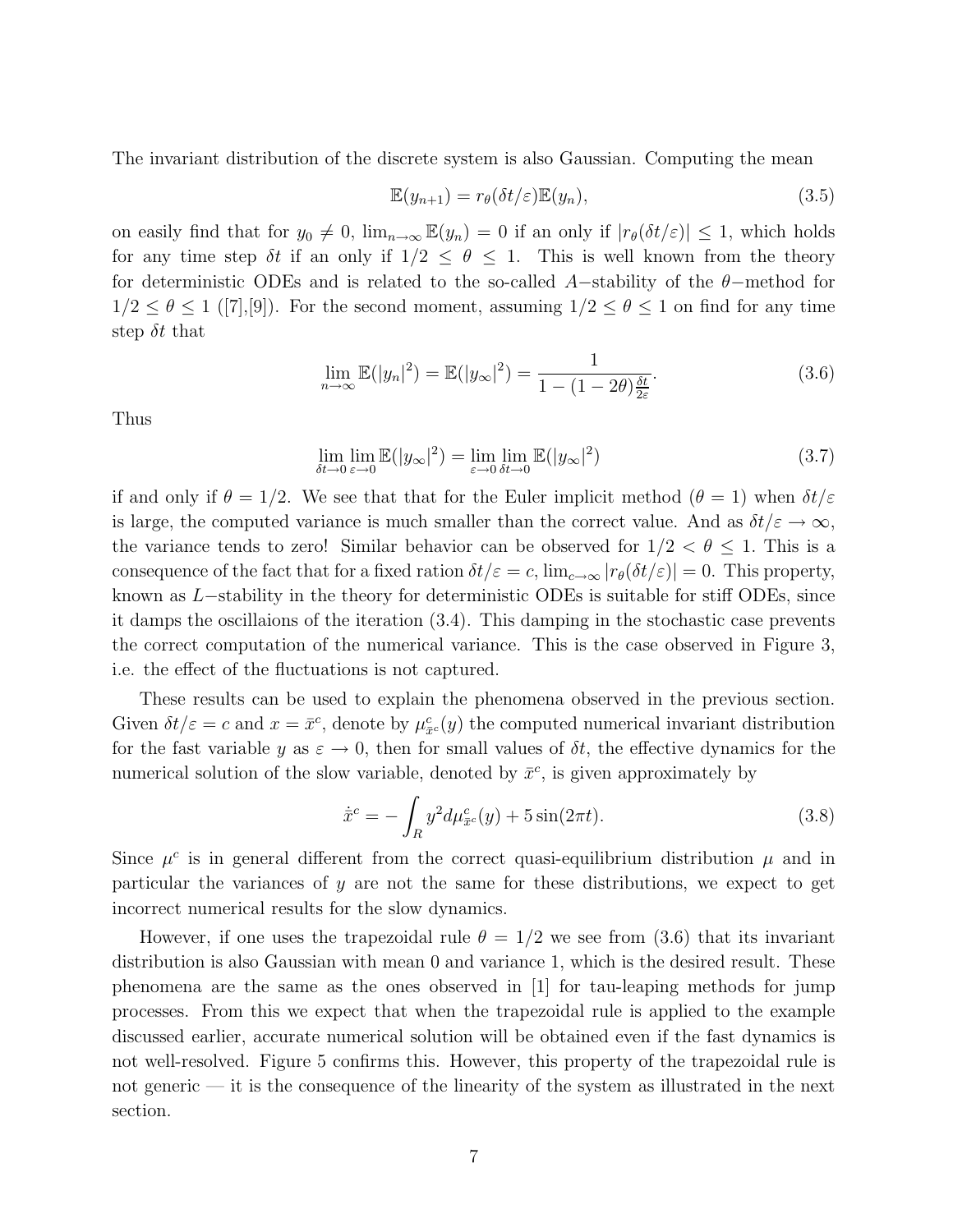

Figure 5: Trapezoidal rule applied to equations (2.1)-(2.2). The ratio  $\delta t/\varepsilon$  is chosen from 10<sup>2</sup>, 10 to 1. The small parameter  $\varepsilon$  is chosen as 10<sup>-6</sup> or 10<sup>-7</sup>. The solid line is the correct effective dynamics.

### 3.2 Nonlinear case

Let us consider a nonlinear example

$$
\dot{y} = -\frac{1}{\varepsilon}V'(y) + \sqrt{\frac{2}{\varepsilon}}\dot{w}, \quad y(0) = y_0, \quad 0 < \varepsilon \ll 1. \tag{3.9}
$$

It is well-known that the equilibrium distribution of y is the Gibbs measure

$$
\frac{1}{Z}\exp(-V(y)),\tag{3.10}
$$

where  $Z = \int \exp(-V(y))dy$  is a normalization constant. We will investigate two cases.

• Symmetric potential

$$
V(y) = (y^2 - 1)^2,
$$
\n(3.11)

• Asymmetric potential

$$
V(y) = (y^2 - 1)^2 - 0.5y.
$$
\n(3.12)

Let us first consider the implicit Euler scheme and trapezoidal scheme applied to the symmetric potential case. We fix  $\varepsilon = 10^{-3}$ , and choose  $\delta t$  from  $10^{-2}$ ,  $10^{-3}$ ,  $10^{-4}$ ,  $10^{-5}$  to 10<sup>-6</sup>. It is straightforward to see that the numerical results depend on the ratio  $\delta t/\varepsilon$ , we actually obtain results for the case when  $\delta t/\varepsilon$  takes the values  $10^{-3}$ ,  $10^{-2}$ ,  $10^{-1}$ ,  $10$ . We obtain the limit distribution with 20000 samples from a deterministic initial condition  $y_0 = -2$ .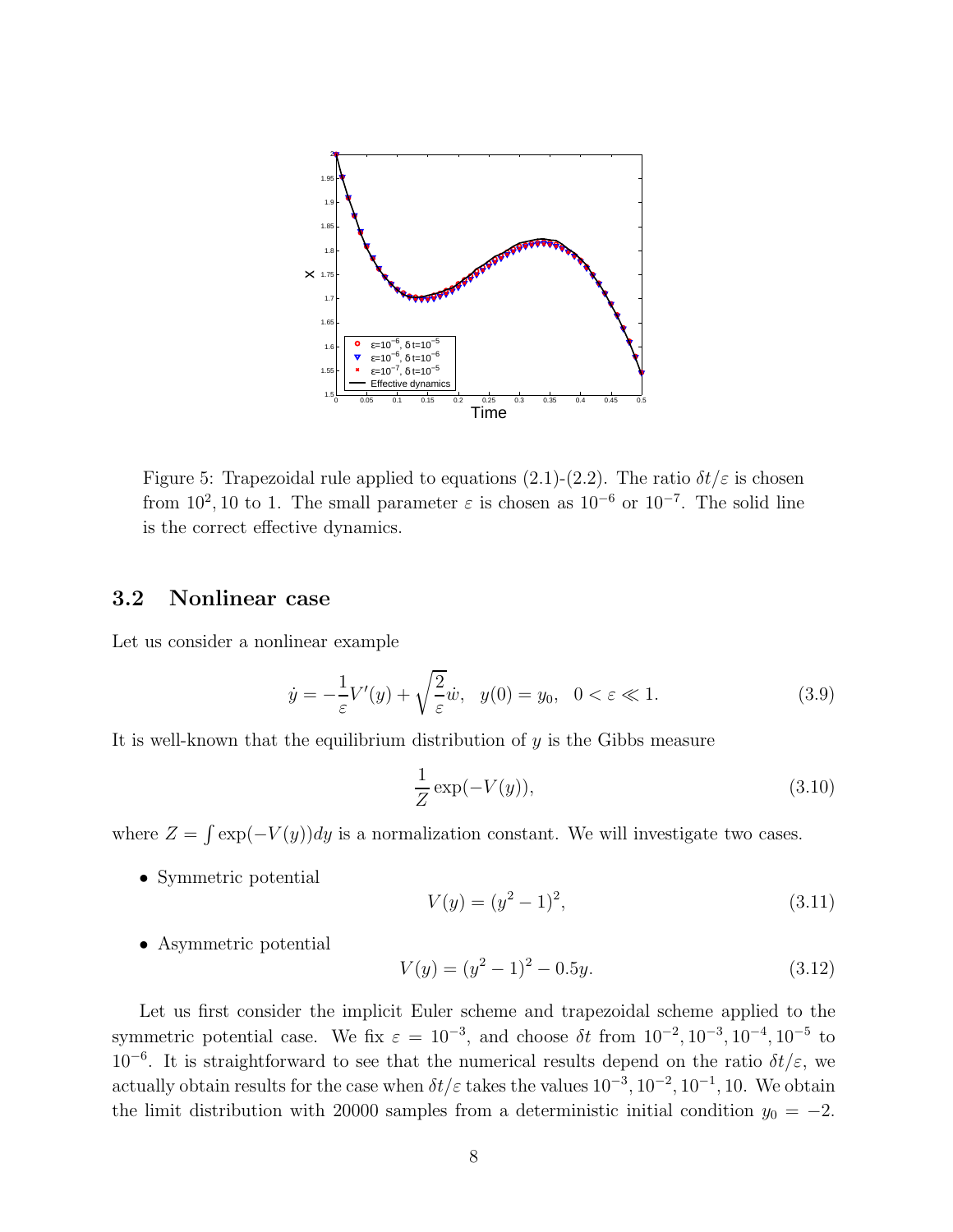To plot the probability density function (pdf), we make statistics for the sample data in an equi-subdivided interval. In the *i*-th bin the number of the points, say  $n_i$ , is counted, then the pdf value in the center of this bin will be  $n_i/(Nh)$ , where N is the total number of points, and  $h$  is the bin size. Figure 6 summarizes our findings. We see that for both the implicit Euler scheme and the trapezoidal rule, the numerical invariant distribution is accurate only when the ratio  $\delta t/\varepsilon$  is small, and large discrepancies are found otherwise.



Figure 6: Invariant distribution computed using the implicit Euler scheme (left) and trapezoidal rule (right) for the case of symmetric double-well potential.  $\varepsilon = 10^{-3}$ . The time stepsize  $\delta t = 10^{-2}$ ,  $10^{-3}$ ,  $10^{-4}$ ,  $10^{-5}$  and  $10^{-6}$ . Sample size is 20000.

From Figure 6 we also see that when  $\delta t/\varepsilon$  is large, the distribution becomes more and more atomic. An asymptotic analysis shows that in the limit when  $\mu = \varepsilon/\delta t \to 0$ , we have

$$
y_n \approx y^* + \frac{\sqrt{2\mu}}{V''(y^*)} \delta w_n + \cdots, \qquad (3.13)
$$

where  $y^*$  is one of the local minima for the potential  $V(y)$ .

Similar results are obtained for the case when the potential is asymmetric. The results are summarized in Figure 7. Same numerical parameters are used.

This result suggests that for nonlinear systems, the behavior of implicit Euler and the trapezoidal rule is similar, when applied to SDEs with multiple time scales and the fast dynamics are not well-resolved. In other words, in general one should not expect the trapezoidal rule to capture the slow dynamics correctly if the fast dynamics is not resolved. To see that this is actually the case, let us consider the SDE

$$
\dot{x} = -2e^y + 5\sin(2\pi t), \qquad (3.14)
$$

$$
\dot{y} = \frac{1}{\varepsilon}(x - V'(y)) + \sqrt{\frac{2}{\varepsilon}} \dot{W}, \tag{3.15}
$$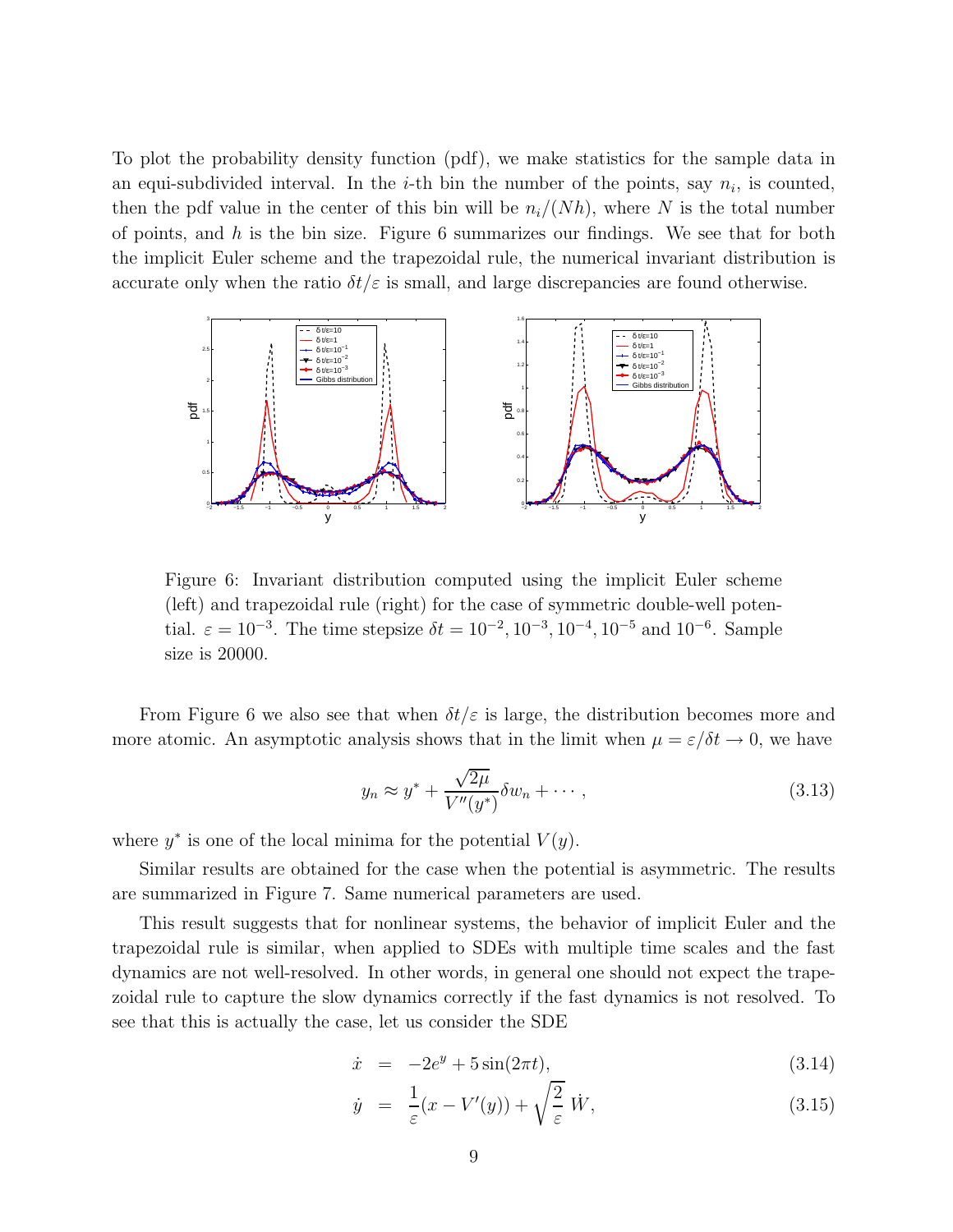

Figure 7: Invariant distributions computed using the implicit Euler scheme and the trapezoidal rule for the case of asymmetric double-well potential.  $\varepsilon = 10^{-3}$ . The time stepsize  $\delta t = 10^{-2}$ ,  $10^{-3}$ ,  $10^{-4}$ ,  $10^{-5}$  and  $10^{-6}$ . Sample size is 20000.

where  $V(y) = (y^2 - 1)^2 - 0.5y$ , and  $\varepsilon = 10^{-4}$ . We apply the trapezoidal rule to this system. The initial state is  $(x_0, y_0) = (0, 1)$ . The time stepsizes are taken as  $\delta t = 10^{-3}, 10^{-4}, 10^{-5}$  and 10<sup>−</sup><sup>6</sup> . The numerical results are shown in Figure 8. We see clearly that the under-resolved results are quite different from the resolved ones. The right figure in Figure 8 shows that the orbits of  $(x_n, y_n)$  cluster around the slow manifold in the case without noise.

To further clarify the situation, we study the case when keeping  $\delta t/\varepsilon$  constant but letting  $\varepsilon$  go to zero. The results are shown in Figure 9. We see also that the limits seem to exist, but they are different from the correct value.

### 4 Conclusion

Implicit stiff ODE solvers are well-accepted schemes for solving stiff ODEs such as the ones that arise from modeling chemical kinetics. Their effectiveness, however, seems to rely on the existence of slow manifolds in a traditional sense, as in  $(2.3)$  for the system  $(2.1)$ -(2.2). In the stochastic setting they can also be efficient for asymptotically mean square problems [10]. For the examples considered in this paper, we may think of slow manifolds in a generalized sense. For example, for the SDEs considered in Sections 2 and 3, there are indeed slow manifolds for the fast variable in the space of probability distributions, which are the quasi-equilibrium distributions  $\mu_{\bar{x}}(y)$ . However, we have demonstrated that from a numerical viewpoint, there is an essential difference between these two cases, and traditional implicit stiff ODE solvers are not effective if the slow manifolds only exist in the generalized sense. For these reasons, explicit methods of the type discussed in [2-6,13] are of particular interest for such systems.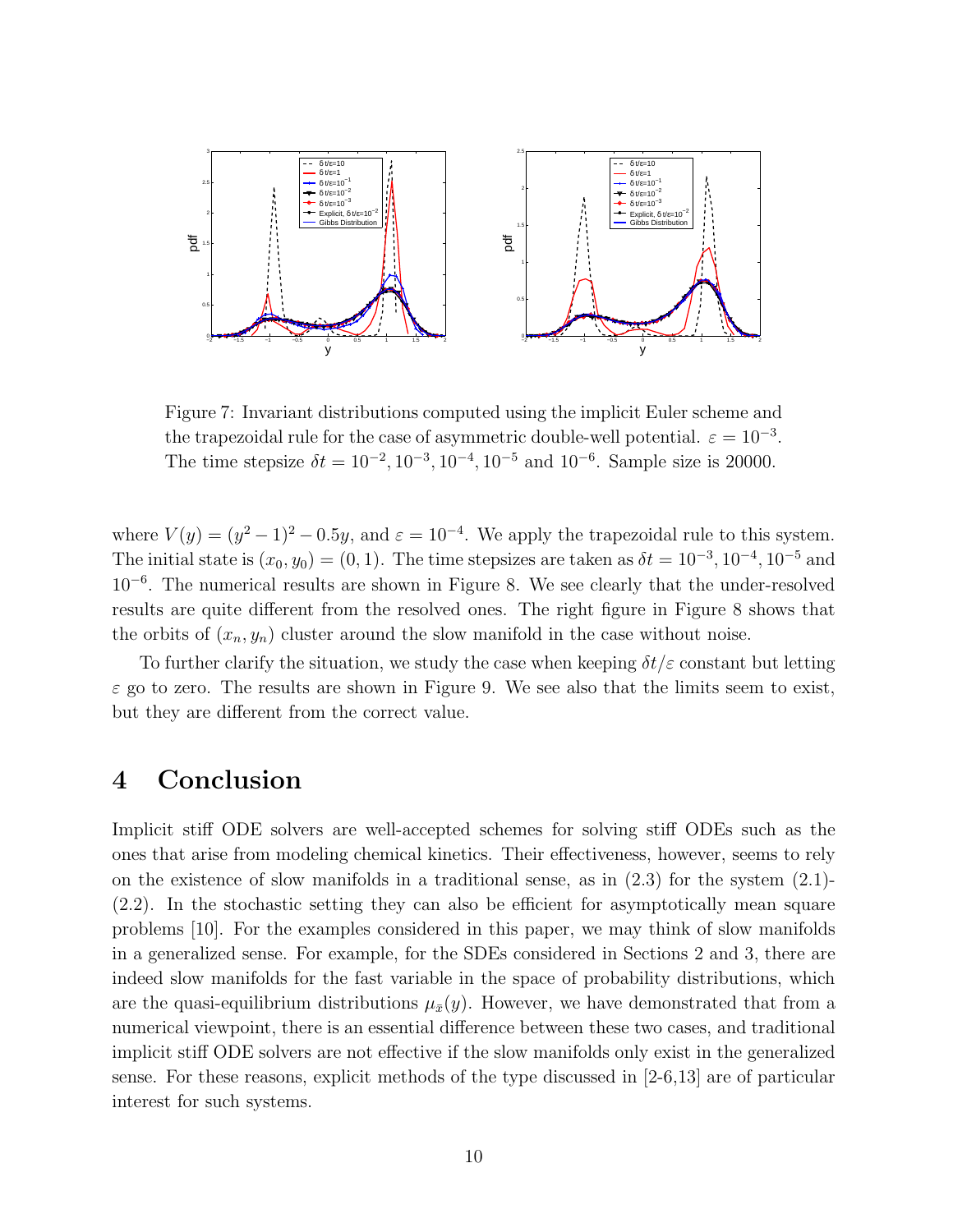

Figure 8: The trapezoidal rule applied to system  $(3.14)-(3.15)$ .  $\varepsilon = 10^{-4}$ . The time stepsize  $\delta t = 10^{-3}$  (plus),  $10^{-4}$  (circles),  $10^{-5}$  (triangle down), and  $10^{-6}$ (dots). The solid curve in the right figure is the slow manifold without noise. It can be observed that when  $\delta t$  is smaller, more points fall between the upper and lower solid lines instead of concentrating around these two lines. This can be explained from the results obtained in Figure 7.

### Acknowledgement

We thank Dr. Yang Cao and Professor Eric Vanden-Eijnden for helpful discussions. This work is supported in part by ONR grant N00014-01-0674. T. Li is partially supported by National Science Foundation of China grants 10401004 and the National Basic Research Program under grant 2005CB321704.

### References

- [1] Y. Cao, L. Petzold, M. Rathinam and D.T. Gillespie, The numerical stability of leaping methods for stochastic simulation of chemically reacting systems, J. Chem. Phys. 121 (2004), 12169-12178.
- [2] W. E, Analysis of the heterogeneous multiscale method for ordinary differential equations, Comm. Math. Sci. 1 (2003), 423-436.
- [3] W. E and B. Engquist, The heterogeneous multiscale methods, Comm. Math. Sci. 1 (2003), 87-132.
- [4] W. E, B. Engquist, X. Li, W. Ren and E. Vanden-Eijnden, Heterogeneous multiscale methods: A review, Commun. Comput. Phys., 2 (2007), 367-450.